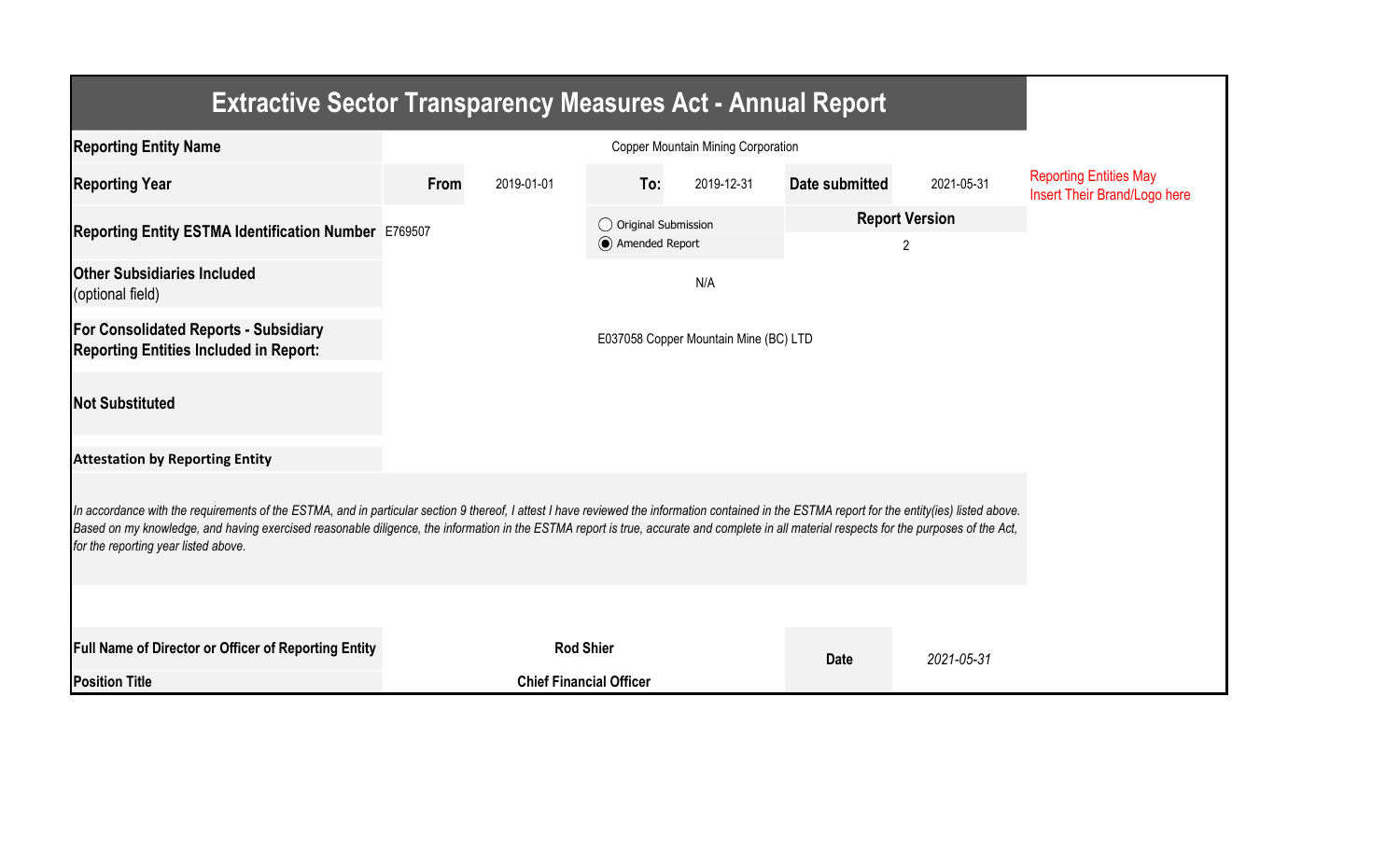|                                                                                                                                                                    | Extractive Sector Transparency Measures Act - Annual Report                                                                                                                                                                                                                                                                                                                                                                   |                                                                                 |                                                                                               |            |           |                                |                |                  |                                               |                                      |                                                        |             |
|--------------------------------------------------------------------------------------------------------------------------------------------------------------------|-------------------------------------------------------------------------------------------------------------------------------------------------------------------------------------------------------------------------------------------------------------------------------------------------------------------------------------------------------------------------------------------------------------------------------|---------------------------------------------------------------------------------|-----------------------------------------------------------------------------------------------|------------|-----------|--------------------------------|----------------|------------------|-----------------------------------------------|--------------------------------------|--------------------------------------------------------|-------------|
| <b>Reporting Year</b><br><b>Reporting Entity Name</b><br><b>Reporting Entity ESTMA</b><br><b>Identification Number</b><br><b>Subsidiary Reporting Entities (if</b> | From:                                                                                                                                                                                                                                                                                                                                                                                                                         | 2019-01-01                                                                      | To:<br>Copper Mountain Mining Corporation<br>E769507<br>E037058 Copper Mountain Mine (BC) LTD | 2019-12-31 |           | <b>Currency of the Report</b>  | CAD            |                  |                                               |                                      |                                                        |             |
| necessary)                                                                                                                                                         | <b>Payments by Payee</b>                                                                                                                                                                                                                                                                                                                                                                                                      |                                                                                 |                                                                                               |            |           |                                |                |                  |                                               |                                      |                                                        |             |
| <b>Country</b>                                                                                                                                                     | Payee Name <sup>1</sup>                                                                                                                                                                                                                                                                                                                                                                                                       | Departments, Agency, etc<br>within Payee that Received<br>Payments <sup>2</sup> | <b>Taxes</b>                                                                                  | Royalties  | Fees      | <b>Production Entitlements</b> | <b>Bonuses</b> | <b>Dividends</b> | Infrastructure<br><b>Improvement Payments</b> | <b>Total Amount paid to</b><br>Payee | Notes <sup>34</sup>                                    |             |
| Canada - British Columbia<br>Canada - British Columbia                                                                                                             | Government of British<br>Columbia<br>Town of Princeton                                                                                                                                                                                                                                                                                                                                                                        |                                                                                 | 360,000<br>580,000                                                                            |            | 330,000   |                                |                |                  |                                               | 690,000                              | Mineral Taxes.<br>580,000 Property taxes.              | Permits and |
| Canada -British Columbia                                                                                                                                           | Upper Similkameen Indian<br>Band                                                                                                                                                                                                                                                                                                                                                                                              |                                                                                 |                                                                                               |            | 130,000   |                                |                |                  |                                               | 130,000                              |                                                        |             |
| Canada -British Columbia                                                                                                                                           | Lower Similkameen Indian<br>Band                                                                                                                                                                                                                                                                                                                                                                                              |                                                                                 |                                                                                               |            | 150,000   |                                |                |                  |                                               | 150,000                              |                                                        |             |
| Australia                                                                                                                                                          | Government of Queensland                                                                                                                                                                                                                                                                                                                                                                                                      |                                                                                 |                                                                                               |            | 1,150,000 |                                |                |                  |                                               | 1,150,000                            | Mineral Lease rents.<br><b>Exploration Lease rents</b> |             |
| Australia                                                                                                                                                          | Kalkadoon Native Title<br><b>Aboriginal Corporation</b>                                                                                                                                                                                                                                                                                                                                                                       |                                                                                 |                                                                                               |            | 130,000   |                                |                |                  |                                               |                                      | 130,000 Exploration permits.                           |             |
|                                                                                                                                                                    |                                                                                                                                                                                                                                                                                                                                                                                                                               |                                                                                 |                                                                                               |            |           |                                |                |                  |                                               |                                      |                                                        |             |
|                                                                                                                                                                    |                                                                                                                                                                                                                                                                                                                                                                                                                               |                                                                                 |                                                                                               |            |           |                                |                |                  |                                               |                                      |                                                        |             |
|                                                                                                                                                                    |                                                                                                                                                                                                                                                                                                                                                                                                                               |                                                                                 |                                                                                               |            |           |                                |                |                  |                                               |                                      |                                                        |             |
|                                                                                                                                                                    |                                                                                                                                                                                                                                                                                                                                                                                                                               |                                                                                 |                                                                                               |            |           |                                |                |                  |                                               |                                      |                                                        |             |
|                                                                                                                                                                    |                                                                                                                                                                                                                                                                                                                                                                                                                               |                                                                                 |                                                                                               |            |           |                                |                |                  |                                               |                                      |                                                        |             |
|                                                                                                                                                                    |                                                                                                                                                                                                                                                                                                                                                                                                                               |                                                                                 |                                                                                               |            |           |                                |                |                  |                                               |                                      |                                                        |             |
|                                                                                                                                                                    |                                                                                                                                                                                                                                                                                                                                                                                                                               |                                                                                 |                                                                                               |            |           |                                |                |                  |                                               |                                      |                                                        |             |
|                                                                                                                                                                    |                                                                                                                                                                                                                                                                                                                                                                                                                               |                                                                                 |                                                                                               |            |           |                                |                |                  |                                               |                                      |                                                        |             |
|                                                                                                                                                                    |                                                                                                                                                                                                                                                                                                                                                                                                                               |                                                                                 |                                                                                               |            |           |                                |                |                  |                                               |                                      |                                                        |             |
|                                                                                                                                                                    |                                                                                                                                                                                                                                                                                                                                                                                                                               |                                                                                 |                                                                                               |            |           |                                |                |                  |                                               |                                      |                                                        |             |
|                                                                                                                                                                    |                                                                                                                                                                                                                                                                                                                                                                                                                               |                                                                                 |                                                                                               |            |           |                                |                |                  |                                               |                                      |                                                        |             |
| <b>Additional Notes:</b>                                                                                                                                           | All payments to governments have been reported in our functional currency CAD. Payments denominated in currencies other than CAD were translated for this report at the 2019 exchange rates reported below:<br>Average:<br>1 AUD/ 0.9228<br>Report was amended to include the name and ESTMA ID of the subsidiary. The subsidiary's payments were previously included in the report: Copper Mountain Mine (BC) LTD. (E037058) |                                                                                 |                                                                                               |            |           |                                |                |                  |                                               |                                      |                                                        |             |